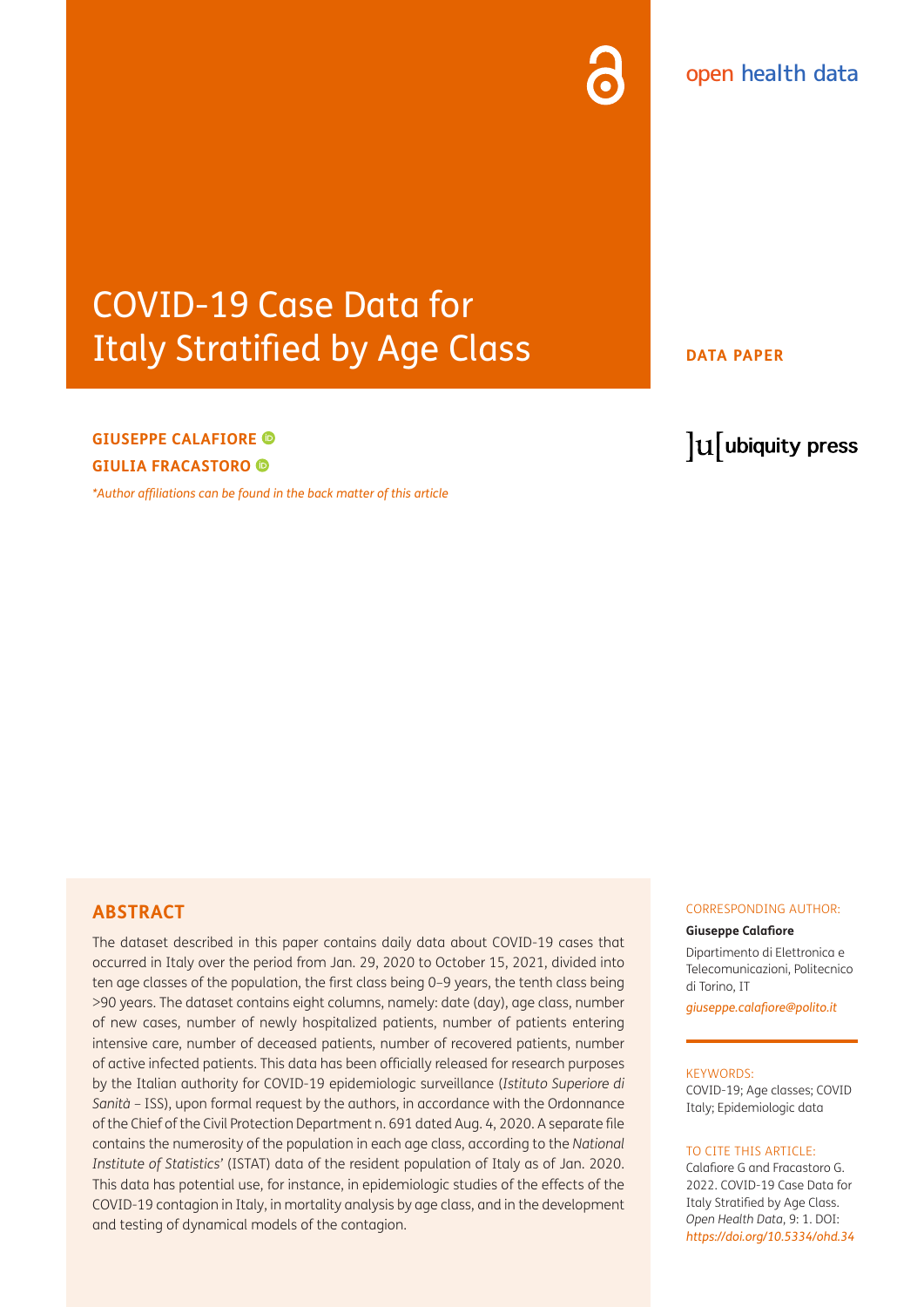#### **1. OVERVIEW INTRODUCTION**

The age structure of the population appears to play a key role in determining the severity of symptoms and the mortality of the disease caused by the SARS-CoV-2 infection. The importance of the demographic structure in determining the pandemic's progression and impact has indeed been well recognized by researchers, see, e.g., [[1,](#page-4-1) [2\]](#page-4-1). Also, a clearer understanding of the contagion's interaction dynamics among age classes appears to be fundamental for devising effective containment measures and for establishing priorities for the vaccination campaigns. Despite the importance of agerelated COVID-19 data, and despite the fact that calls for countries to provide this data have been repeatedly made (see, e.g., [\[2](#page-4-1)–[4](#page-4-1)]) this type of data has been to date essentially unavailable to the public, and even to researchers. This fact motivated us to formally request specific age-related COVID-19 data to Italian authorities in charge of the COVID-19 surveillance (*Istituto Superiore di Sanità* – ISS), so to make them available to the public for research purposes.

# **2. CONTEXT AND METHODS**

### **SPATIAL AND TEMPORAL COVERAGE**

The data refers to the population of Italy and covers the period from Jan. 29, 2020 to October 15, 2021, with daily frequency. Data relative to the early phase of the contagion (i.e., previous to March 2020) have several missing values for some age classes.

#### **METHODOLOGY AND QUALITY CONTROL**

The data reported in the file are the data present in the Italian COVID-19 surveillance system, updated to the extraction date of October 15, 2021. The data represents aggregations of positive cases for SARS-CoV-2 derived from the Integrated Covid-19 Surveillance coordinated by the ISS (Ordonnance no. 640 of February 27, 2020). The Integrated Surveillance data is updated daily by each Region, both with new cases and with the addition of new information on cases already communicated previously, as they become available. In addition, the constant quality control of the data also seldom highlights the need, on the part of the Regions, to cancel some cases that are mistakenly duplicated.

The data collected is in a continuous phase of consolidation and, as expected in an emergency situation, some information is incomplete. In particular, the possibility of a delay of a few days between the execution of the swab for diagnosis and reporting on the dedicated platform is noted. Therefore, the number of cases observed in the most recent days, compared to the extraction date, must be interpreted as provisional and incomplete. The same applies to reporting hospitalization and death.

#### **PRIVACY**

The data reported are disaggregated in a manner that guarantees compliance with the privacy legislation. In particular, it should be noted that for frequency values between 1 and 4 the value is expressed as "<5".

## **3. DATASET DESCRIPTION**

#### **OBJECT NAME**

Two files are provided. The first file is the main COVID-19 data file named "covid\_ageclass\_Italy.csv" while the second file named "ageclass pop.csv" is an ancillary file that contains the population cardinality for each age class.

#### **FORMAT NAMES AND VERSIONS**

File format is textual comma separated values (CSV).

#### **DATASET CREATORS**

The dataset was extracted from the national official database, upon request from the authors, by Dr. Patrizio Pezzotti from the Epidemiology, Biostatistics and Mathematical Models Department of the ISS.

#### **LICENCE**

The data is provided under the CC0-Public Domain Dedication waiver license.

#### **REPOSITORY LOCATION**

dataverse.harvard.edu: *<https://doi.org/10.7910/DVN/VSS4CO>* **Publication date:** Nov. 22, 2021

#### **DATA DESCRIPTION**

The data file "covid ageclass Italy.csv" contains 6069 rows (plus the headings row) and eight columns. The columns contain the following data:

- **1.** "date" contains the date indicating the day to which the data in the other columns refers. It is the date of the confirmed diagnosis of microbiological SARS-CoV-2 infection, or the date of hospitalization, the date of recovery, the date of death, etc.
- **2.** "age class" is the age class, in a ten-year range. In some rare cases it can be "unknown."
- **3.** "cases" contains the number of confirmed positive SARS-CoV-2 infected cases for that day in the given age class.
- **4.** "hospitalized" contains the number of patients hospitalized (due to COVID) in that day in the given age class.
- **5.** "intensive care" contains the number of patients that entered intensive care (due to COVID) in that day in the given age class.
- **6.** "deceased" contains the number of deceased persons (with death ascribed to COVID) in that day in the given age class.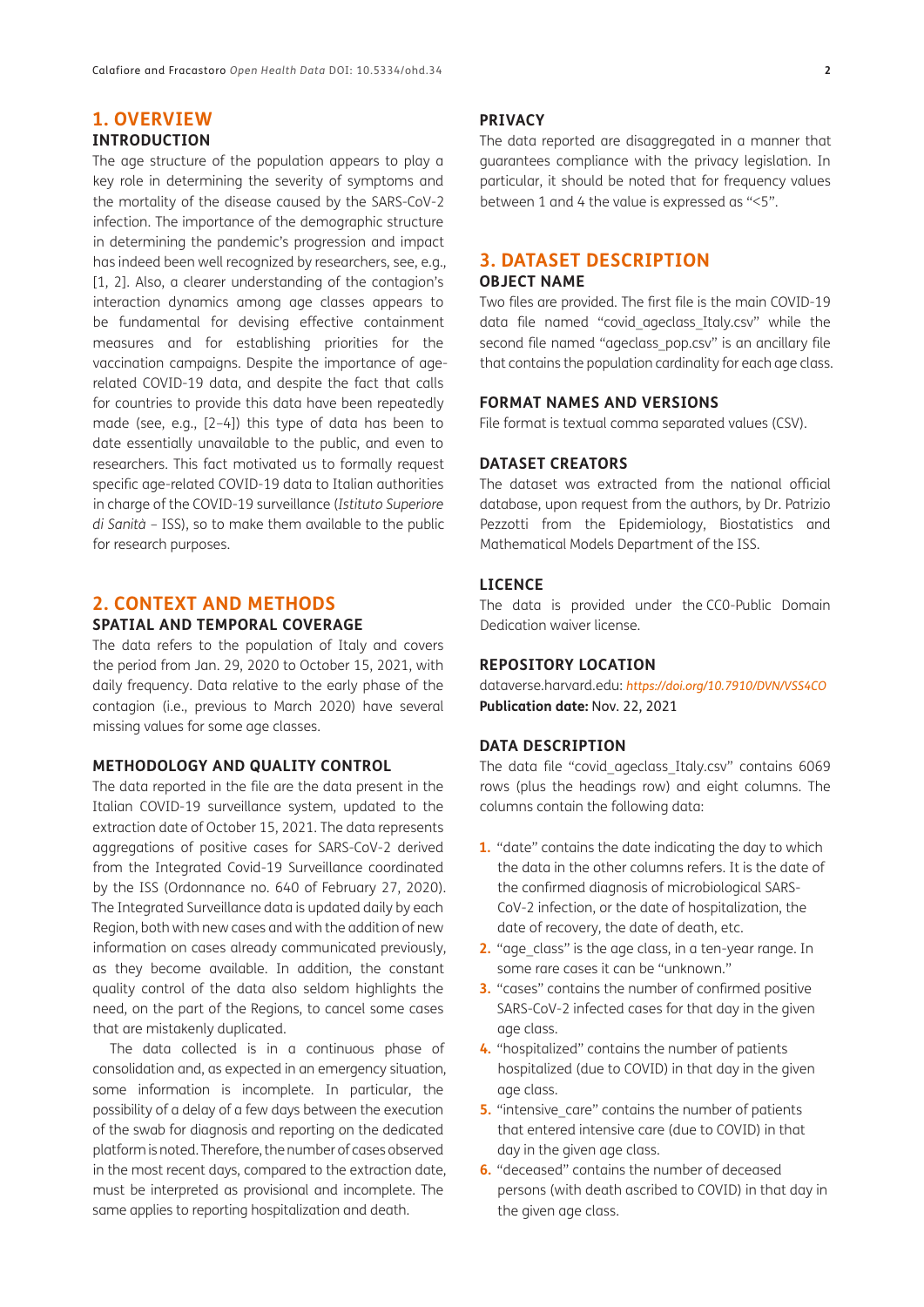- **7.** "recovered" contains the number of persons that recovered (from COVID) in that day in the given age class.
- **8.** "active infected" contains the total number of persons that are active and infected with SARS-CoV-2 on the given day in the given age class.

The ancillary file data file "ageclass\_pop.csv" contains 10 rows (plus the headings row) and two columns. The first column "age\_class" contains the age class, the second column "population" contains the number of individuals resident in Italy for that age class, as of Jan. 2020.

#### **DATA OVERVIEW**

A cumulative summary of part of the data is shown in *[Table 1](#page-2-0)*. Mortality is here computed simply as the ratio between deceased individuals in a given age class and the population of that class. Lethality is computed as the ratio between deceased individuals in a given age class and the infected individuals (cases) in that class. Values reported as "<5" in the data are imputed a default value of 2. **[Figure 1](#page-2-1)** shows a pie chart of the deaths by age. **[Figure](#page-3-0) [2](#page-3-0)** shows an example of time-series data representing the daily cases for the 50–59 age class; the regular spikes in the plot correspond to Sundays. **[Figure 3](#page-3-1)** shows the time-

| <b>AGE CLASS</b> | <b>POPULATION</b> | <b>CASES</b> | <b>INTENSIVE CARE</b> | <b>DECEASED</b> | <b>%MORTALITY</b> | <b>%LETHALITY</b> |
|------------------|-------------------|--------------|-----------------------|-----------------|-------------------|-------------------|
| $0 - 9$          | 4892494           | 273207       | 166                   | 34              | 0.0007            | 0.0124            |
| $10 - 19$        | 5706116           | 491752       | 233                   | 44              | 0.0008            | 0.0089            |
| $20 - 29$        | 6084382           | 585913       | 540                   | 148             | 0.0024            | 0.0253            |
| $30 - 39$        | 6854632           | 595830       | 1258                  | 399             | 0.0058            | 0.0670            |
| $40 - 49$        | 8937229           | 747765       | 3493                  | 1215            | 0.0136            | 0.1625            |
| $50 - 59$        | 9414195           | 793382       | 9353                  | 4848            | 0.0515            | 0.6111            |
| $60 - 69$        | 7364364           | 500624       | 15637                 | 13825           | 0.1877            | 2.7616            |
| $70 - 79$        | 5968373           | 360470       | 18035                 | 33309           | 0.5581            | 9.2404            |
| $80 - 89$        | 3628160           | 267017       | 8970                  | 53126           | 1.4643            | 19.8961           |
| $>= 90$          | 791543            | 91373        | 1606                  | 25578           | 3.2314            | 27.9930           |
| <b>ALL</b>       | 59641488          | 4707333      | 59291                 | 132526          | 0.2222            | 2.8153            |

<span id="page-2-0"></span>**Table 1** Summary table.



<span id="page-2-1"></span>**Figure 1** Deaths by age class.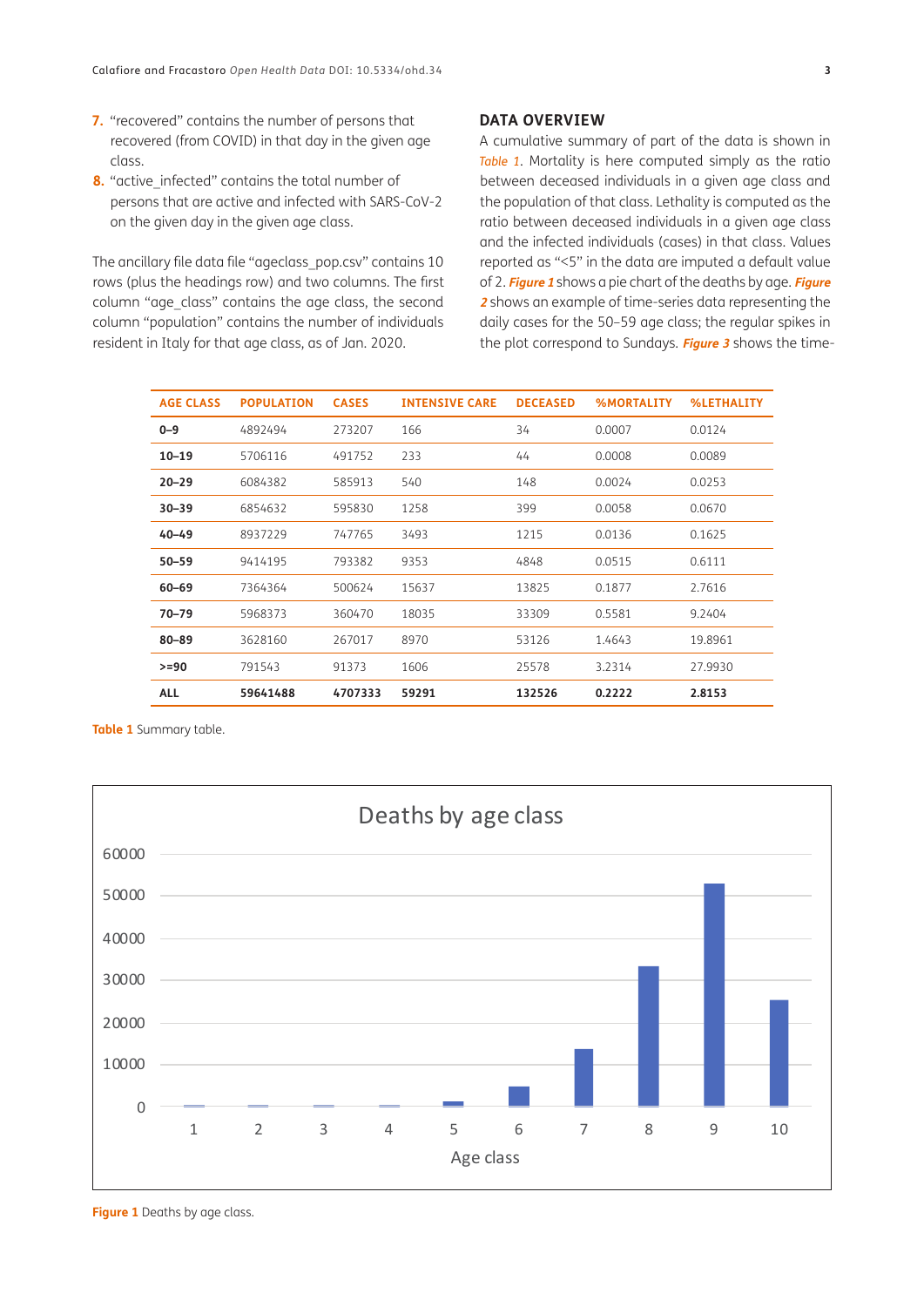

<span id="page-3-0"></span>**Figure 2** Cases for the 50–59 age class.



<span id="page-3-1"></span>**Figure 3** Active infected individuals for the 50–59 age class.